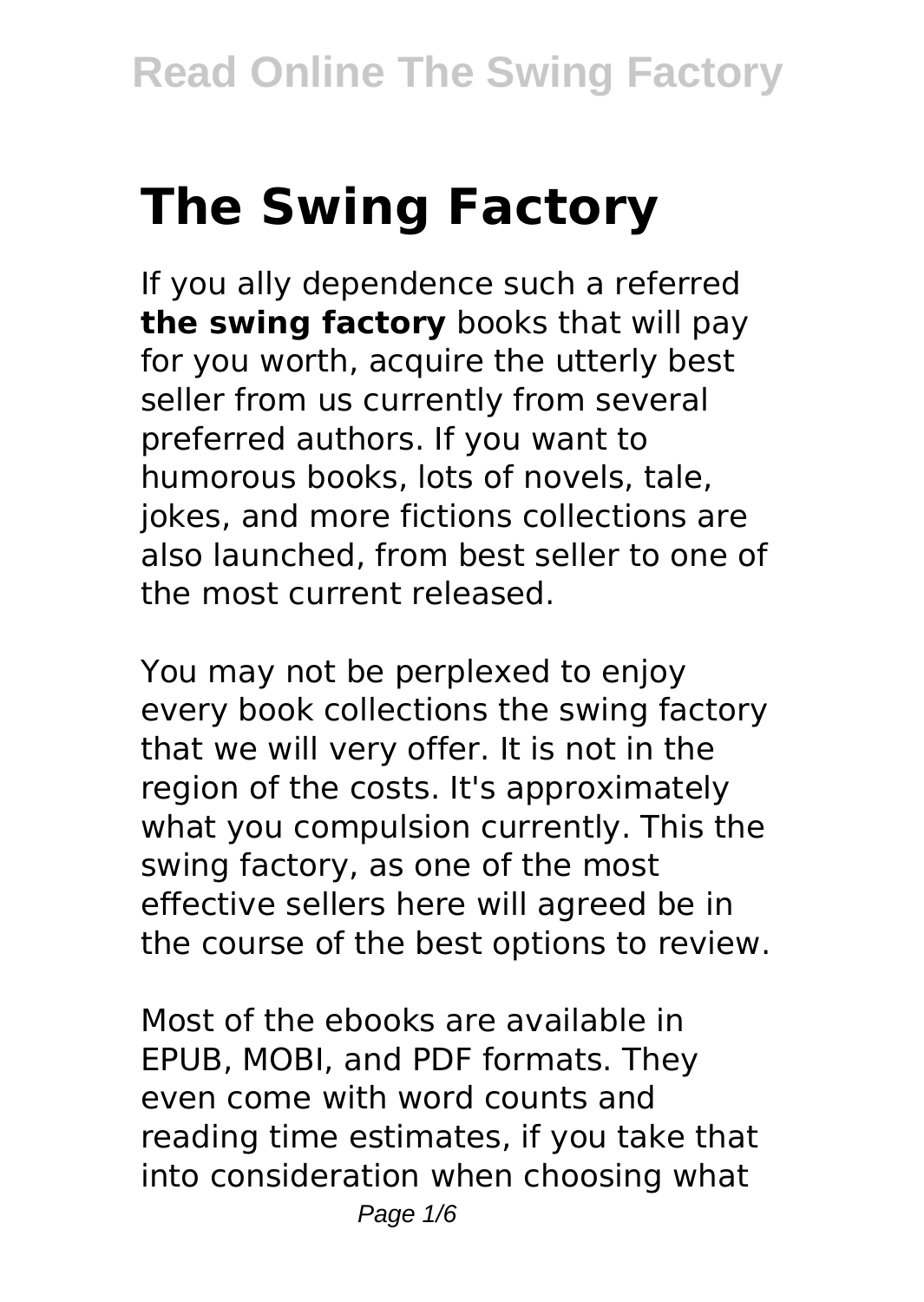to read.

#### **The Swing Factory**

Visit our swing set showrooms and display yards to see firsthand the exceptional hand-crafted quality of our redwood swing sets. When purchasing a Backyard Fun Factory swing set, our customers take an active part in designing their family's swing set, from choosing swing set additions and playset accessories to finding the perfect fort layout for their backyard space.

#### **Wooden Swing Sets - High Quality, USA-Made - Backyard Fun Factory**

Portable Buildings and Swing Sets Amarillo Texas. We manufacture Derksen Portable Buildings in Amarillo Texas and sells swing sets, portable buildings (storage sheds), trampolines, and carports in Amarillo Tx and across America. Whether you are looking for a lofted barn, garage, storage sheds or a playset for sale near to Amarillo Tx, we are the leaders in the industry!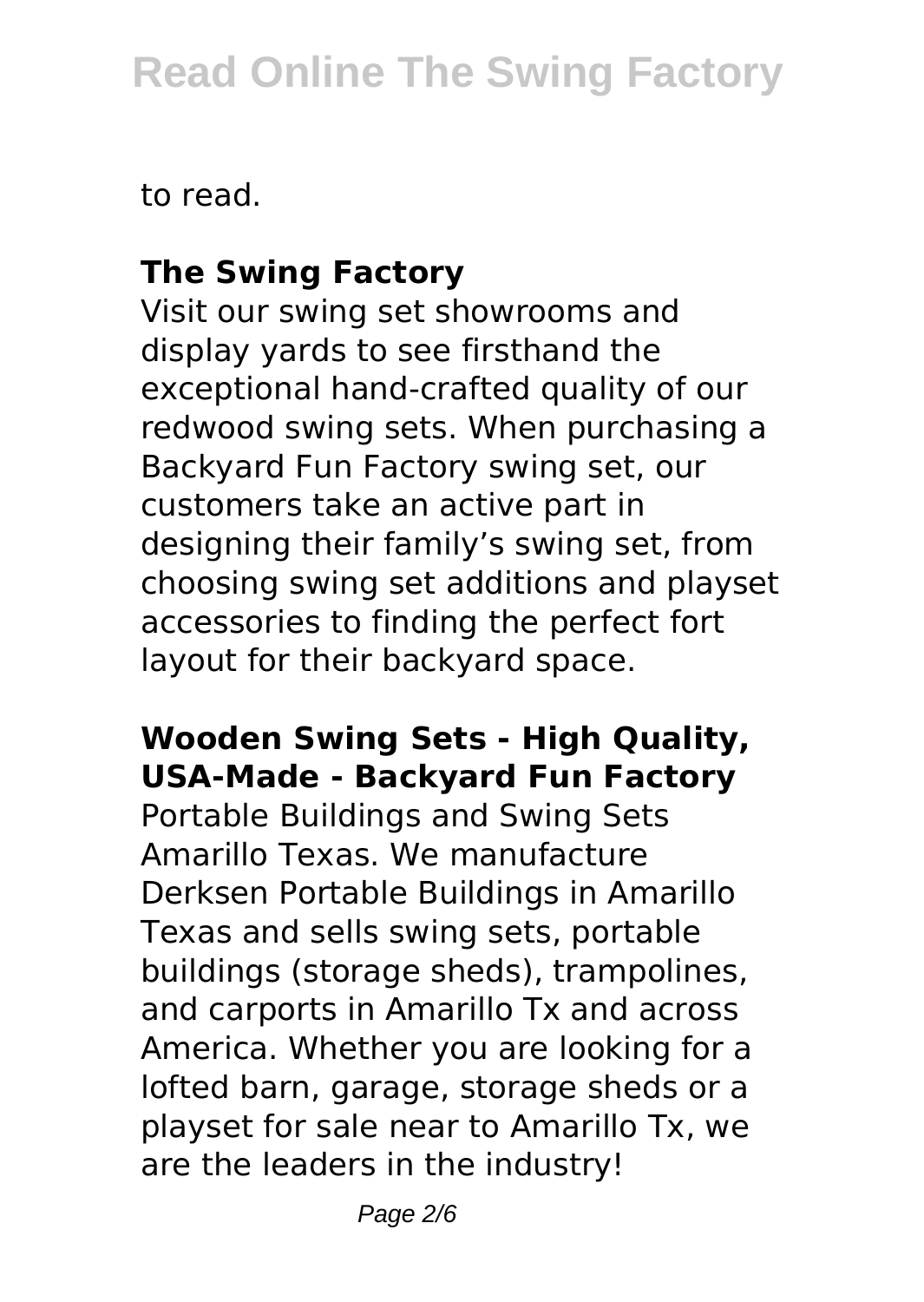#### **Derksen Factory - Portable Buildings, Swing Sets, Storage Sheds near to ...**

Wooden Swing Door. Aluminium Swing Door . Aluminium Sliding Door Based on first three month of 2021, slide and swing supreme toilet door is the best seller toilet door option in Singapore. Slide and swing is the best popular toilet door is because of its quieter opening and the fact that slide and swing supreme door do not have bottom track.

#### **Singapore Toilet Doors (Slide & Swing & Bifold) | Direct Factory hohodoor**

BUCK OR DIE 2019 is in full planning swing!!! Registration opens in 1 week!!!!! Buck or Die Part 1: February 9, 2019- Chicago, IL Part 2- Buck or …

#### **Jackson, MS – Bring It! Buck Or Die! - Dollhouse Dance Factory**

We are a family owned business with a close-knit team to provide the best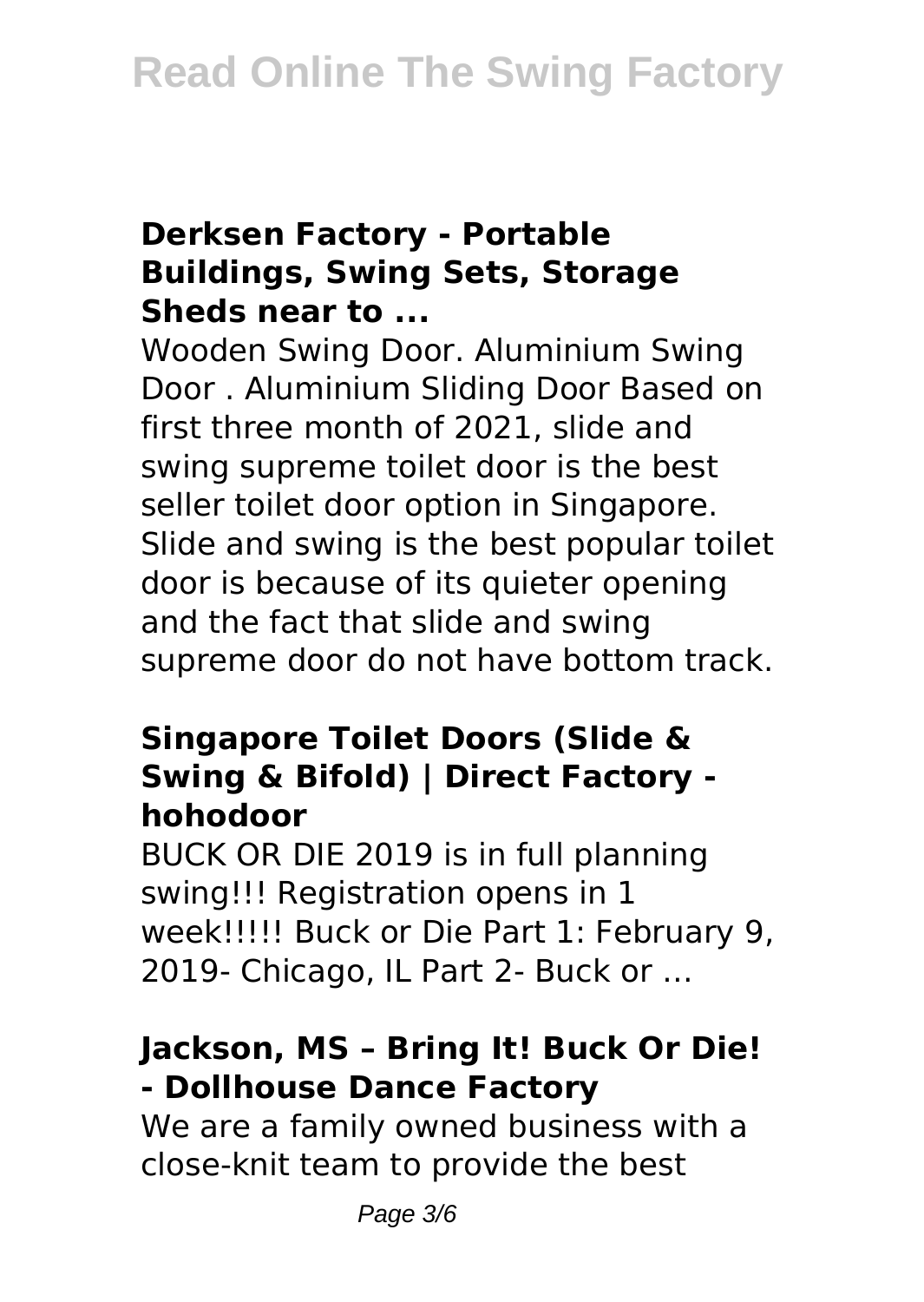service for you! With the best in vintage fashion and homeware, take a look at our super gorgeous dresses!

#### **Women's vintage style dresses for every occasion - Little Wings Factory**

Swing Vote: Directed by Joshua Michael Stern. With Kevin Costner, Madeline Carroll, Paula Patton, Kelsey Grammer. In a remarkable turn-of-events, the result of the presidential election comes down to one man's vote.

## **Swing Vote (2008) - IMDb**

A Basco Infinity semi-frameless swing door and panel shower door is the final polished accent for your bathroom. The Infinity series is distinguished by its 6-inch through-the-glass pull handle and quarter-inch thick glass. ... The best way to keep your glass looking newer longer is to protect it before it leaves the factory with our low ...

### **Infinity Semi-Frameless 1/4-inch**

Page  $4/6$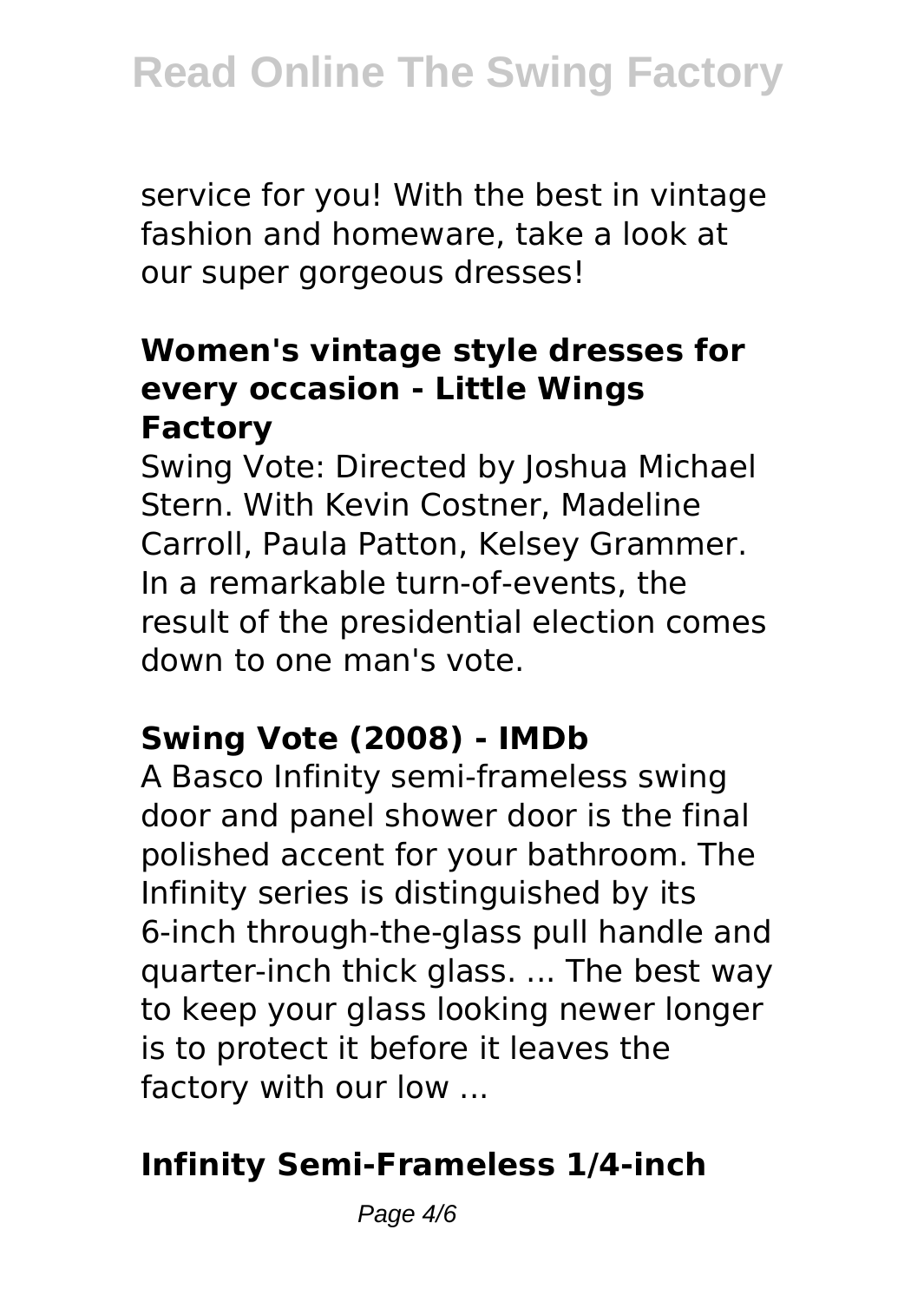#### **Glass Swing Door & Panel Shower Door**

Little Man Ice Cream Factory "The Factory," opened on July 6, 2019, is a 6,000 square foot state-of-the-art tasting room and production kitchen housed in Denver's Sloan's Lake neighborhood. Inspired by factories and craftsmen from the beginning of the 20 th century, the shop is defined by industrial details, rustic steel, exposed pipes ...

#### **Little Man Ice Cream Factory - Little Man Ice Cream Factory**

Swing Shift: Directed by Jonathan Demme. With Goldie Hawn, Kurt Russell, Christine Lahti, Fred Ward. A woman finds romance when she takes a job at an aircraft plant to help make ends meet after her husband goes off to war.

Copyright code: [d41d8cd98f00b204e9800998ecf8427e.](/sitemap.xml)